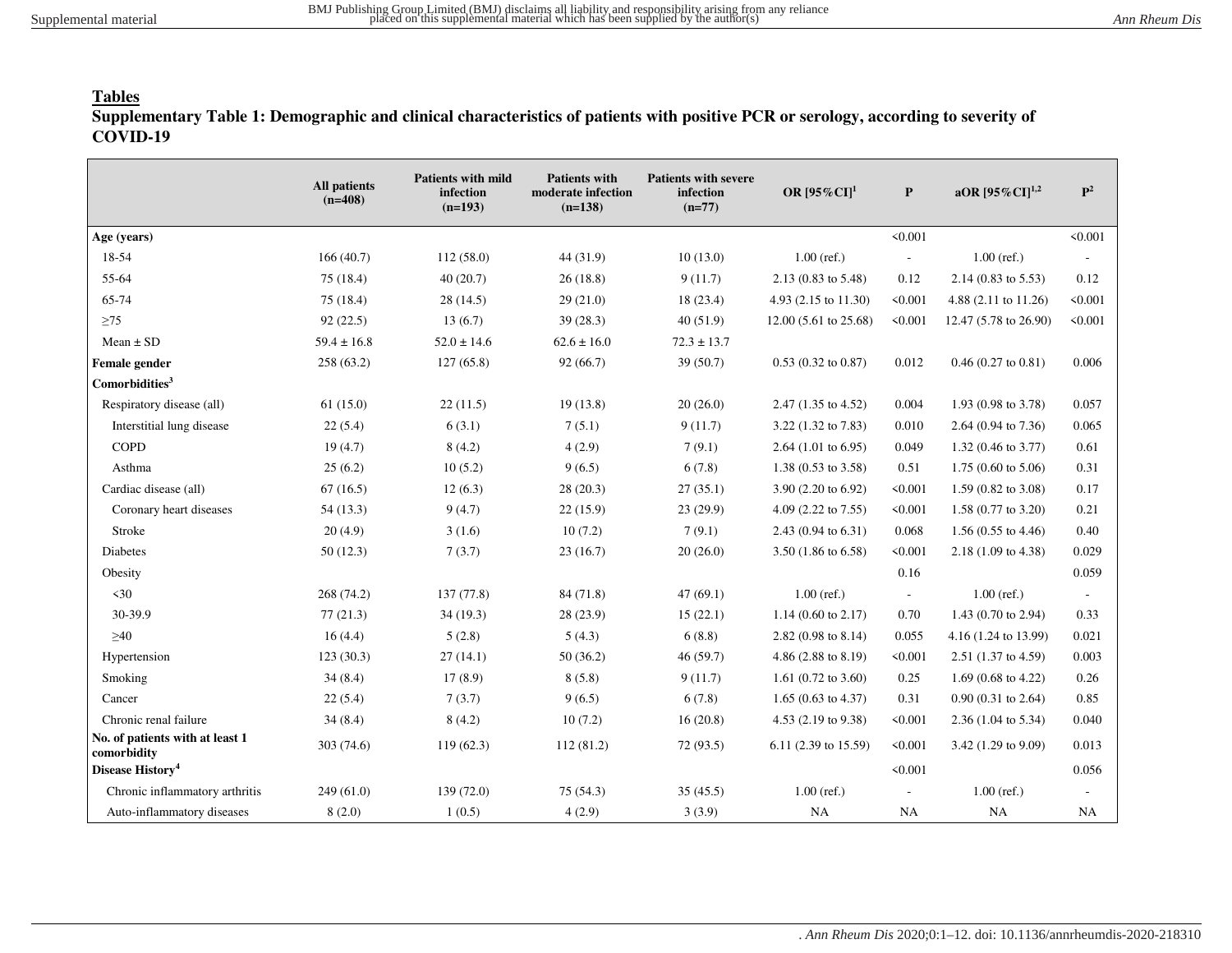| Vasculitis                    | 50(12.3)  | (5.7)    | 19 (13.8) | 20(26.0) | $4.06(2.08 \text{ to } 7.88)$ | 50.001 | $2.39(1.14 \text{ to } 4.98)$ | 0.02 |
|-------------------------------|-----------|----------|-----------|----------|-------------------------------|--------|-------------------------------|------|
| Systemic auto-immune diseases | 77 (18.9) | 34(17.6) | 30(21.7)  | 13(16.9) | $27(0.62 \text{ to } 2.46)$   | 0.50   | $1.58(0.73 \text{ to } 3.30)$ | 0.24 |

Values are presented as frequency (percentage) unless otherwise indicated.

<sup>1</sup>Odds-ratio were calculated for patients with severe infection, using patients with mild or moderate infection as reference. <sup>2</sup>Adjusted for age and sex. <sup>3</sup>2 missing value for comorbidities except for obesity where 47 v missing.<sup>4</sup>Penalized logistic regression (Firth method) was used due to low number of patients (n<5) in an analyzed group.

Abbreviations: COPD, chronic obstructive pulmonary disease; OR, odds-ratio; CI, confidence interval; SD, standard deviation; NA, not applicable when <10/408 patients or when 0 patients with severe infection.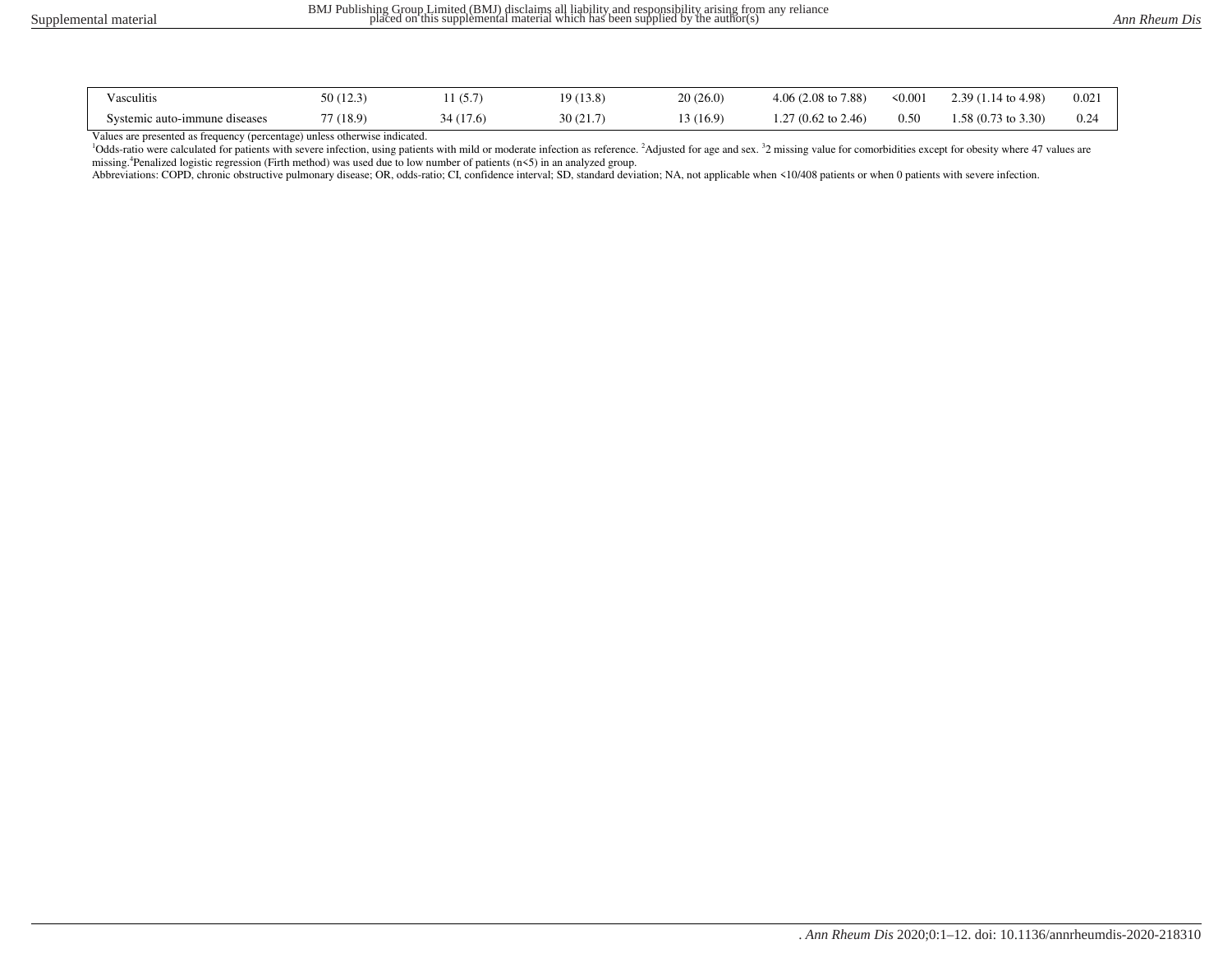|  |  |  | Supplementary Table 2: Treatments of patients with positive PCR or serology, according to severity of COVID-19 |
|--|--|--|----------------------------------------------------------------------------------------------------------------|
|  |  |  |                                                                                                                |

|                                                              | All<br>patients<br>$(n=408)$ | <b>Patients with mild</b><br>infection<br>$(n=193)$ | <b>Patients with</b><br>moderate infection<br>$(n=138)$ | <b>Patients with severe</b><br>infection<br>$(n=77)$ | OR $[95\%$ CI] <sup>1</sup>   | $\mathbf{P}$ | aOR $[95\%$ CI] <sup>1,2</sup> | ${\bf P}^2$ |
|--------------------------------------------------------------|------------------------------|-----------------------------------------------------|---------------------------------------------------------|------------------------------------------------------|-------------------------------|--------------|--------------------------------|-------------|
| Rheumatic or inflammatory disease<br>treatments <sup>3</sup> |                              |                                                     |                                                         |                                                      |                               |              |                                |             |
| Corticosteroid                                               | 158 (38.8)                   | 46(23.8)                                            | 68 (49.3)                                               | 44 (57.9)                                            | $2.62$ (1.57 to 4.35)         | < 0.001      | 1.72 $(0.98 \text{ to } 3.04)$ | 0.059       |
| Daily prednisone doses $\geq 10$ mg or equivalent            | 55(35.0)                     | 15(32.6)                                            | 21(31.3)                                                | 19(43.2)                                             | $1.63$ (0.80 to 3.33)         | 0.18         | 1.40 $(0.64 \text{ to } 3.04)$ | 0.40        |
| NSAIDS <sup>4</sup>                                          | 29(7.1)                      | 20(10.4)                                            | 8(5.8)                                                  | 1(1.3)                                               | $0.21$ (0.02 to 0.83)         | 0.072        | $0.43$ (0.05 to 1.77)          | 0.33        |
| Colchicine <sup>4</sup>                                      | 19(4.7)                      | 8(4.1)                                              | 7(5.1)                                                  | 4(5.3)                                               | $1.27(0.38 \text{ to } 3.47)$ | 0.67         | $2.27(0.57 \text{ to } 7.90)$  | 0.22        |
| Hydroxychloroquine <sup>4</sup>                              | 32(7.9)                      | 18(9.3)                                             | 11(8.0)                                                 | 3(3.9)                                               | $0.49$ (0.13 to 1.35)         | 0.22         | $0.76$ (0.19 to 2.35)          | 0.66        |
| Methotrexate                                                 | 156(38.3)                    | 83 (43.0)                                           | 48 (34.8)                                               | 25(32.9)                                             | $0.75(0.44 \text{ to } 1.27)$ | 0.28         | $1.79(0.44 \text{ to } 1.40)$  | 0.42        |
| Leflunomide                                                  | 11(2.7)                      | 5(2.6)                                              | 6(4.3)                                                  | $\overline{0}$                                       | NA                            | NA           | <b>NA</b>                      | NA          |
| Sulfasalazine                                                | 4(1.0)                       | 1(0.5)                                              | 3(2.2)                                                  | $\Omega$                                             | NA                            | NA           | <b>NA</b>                      | <b>NA</b>   |
| Mycophenolate Mofetil / mycophenolic acid                    | 9(2.2)                       | 3(1.6)                                              | 4(2.9)                                                  | 2(2.6)                                               | <b>NA</b>                     | <b>NA</b>    | <b>NA</b>                      | NA          |
| Azathioprine                                                 | 6(1.5)                       | 3(1.6)                                              | 2(1.4)                                                  | 1(1.3)                                               | <b>NA</b>                     | NA           | <b>NA</b>                      | NA          |
| IgIV                                                         | 6(1.5)                       | 2(1.0)                                              | 2(1.4)                                                  | 2(2.6)                                               | NA                            | NA           | <b>NA</b>                      | NA          |
| <b>Biologics</b>                                             |                              |                                                     |                                                         |                                                      |                               |              |                                |             |
| anti-TNF                                                     | 90(22.1)                     | 67(34.7)                                            | 18(13.0)                                                | 5(6.6)                                               | $0.20(0.08 \text{ to } 0.52)$ | < 0.001      | $0.42$ (0.16 to 1.15)          | 0.090       |
| anti- $IL64$                                                 | 13(3.2)                      | 6(3.1)                                              | 5(3.6)                                                  | 2(2.6)                                               | $0.94$ (0.18 to 3.26)         | 0.93         | $0.65$ (0.12 to 2.53)          | 0.58        |
| Rituximab                                                    | 21(5.2)                      | 6(3.1)                                              | 5(3.6)                                                  | 10(13.2)                                             | 4.41 (1.80 to 10.80)          | 0.001        | $6.35(2.23 \text{ to } 18.11)$ | < 0.001     |
| anti- $IL17a4$                                               | 16(3.9)                      | 10(5.2)                                             | 4(2.9)                                                  | 2(2.6)                                               | $0.73$ (0.14 to 2.47)         | 0.67         | 1.96 (0.36 to 7.32)            | 0.38        |
| anti-IL1                                                     | 5(1.2)                       | $\overline{0}$                                      | 3(2.2)                                                  | 2(2.6)                                               | NA                            | NA           | <b>NA</b>                      | <b>NA</b>   |
| Abatacept <sup>4</sup>                                       | 14(3.4)                      | 6(3.1)                                              | 7(5.1)                                                  | 1(1.3)                                               | $0.47(0.05 \text{ to } 1.96)$ | 0.40         | $0.32$ (0.03 to 1.56)          | 0.24        |
| JAK inhibitor                                                | 9(2.2)                       | 2(1.0)                                              | 3(2.2)                                                  | 4(5.3)                                               | NA                            | NA           | <b>NA</b>                      | NA          |
| Other biologic                                               | 9(2.2)                       | 4(2.1)                                              | 5(3.6)                                                  | $\mathbf{0}$                                         | NA                            | <b>NA</b>    | <b>NA</b>                      | NA          |

Values are presented as frequency (percentage).

<sup>1</sup> Odds-ratio were calculated for patients with severe infection, using patients with mild or moderate infection as reference. <sup>2</sup>Adjusted for age and sex. <sup>3</sup>1 missing value. <sup>4</sup> Penalized logistic regression (Firth meth due to low number of patients (n<5) in an analyzed group.

Abbreviations: OR, odds-ratio; CI, confidence interval; NA, not applicable when <10/408 patients or 0 patients with moderate or severe infection.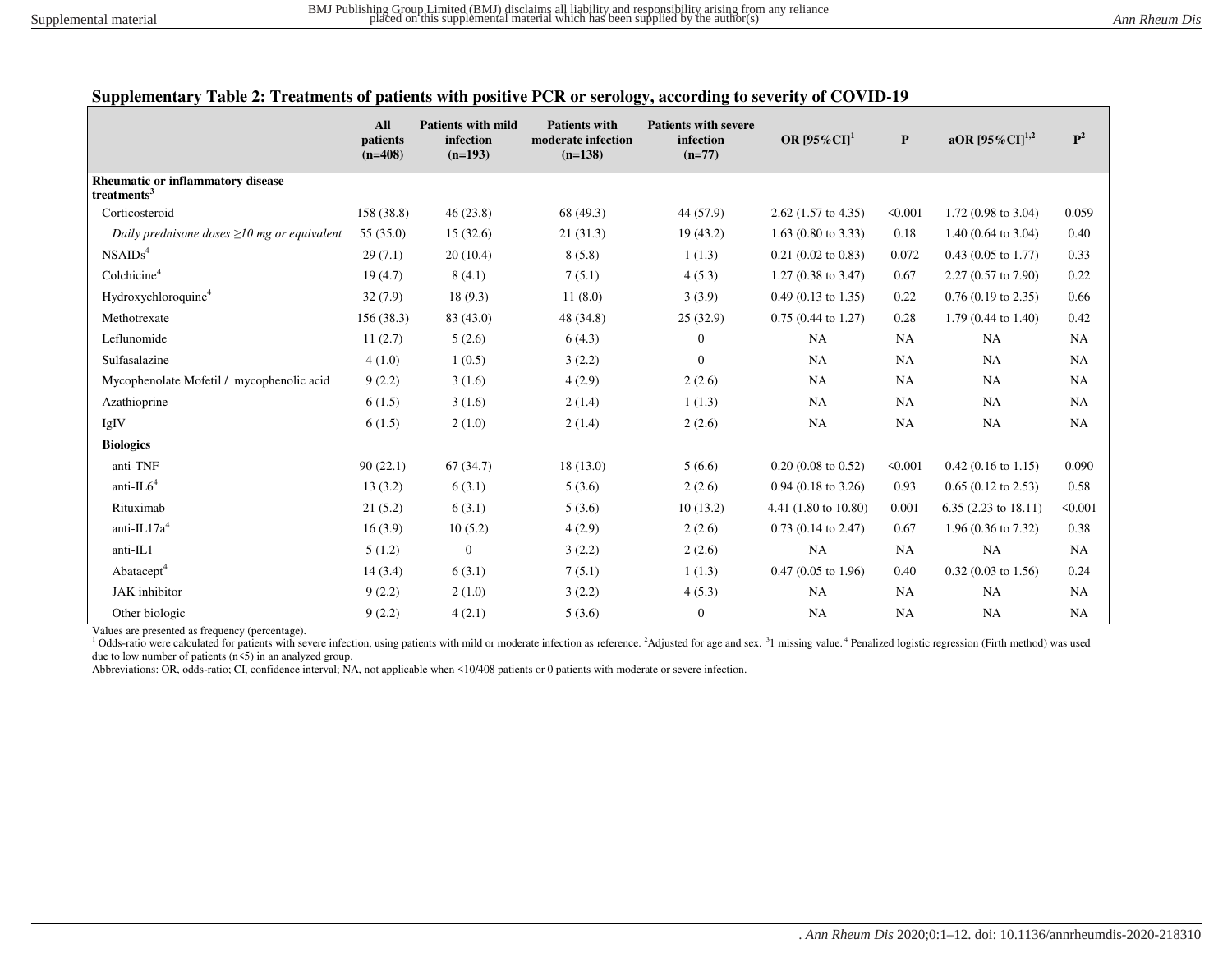|                                                | <b>All patients</b><br>$(n=213)$ | <b>Patients with mild</b><br>infection<br>$(n=129)$ | <b>Patients with</b><br>moderate infection<br>$(n=55)$ | <b>Patients with severe</b><br>infection<br>$(n=29)$ | OR $[95\%$ CI] <sup>1</sup>     | P                        | aOR $[95\%$ CI] <sup>1,2</sup> | $\mathbf{P}^2$           |
|------------------------------------------------|----------------------------------|-----------------------------------------------------|--------------------------------------------------------|------------------------------------------------------|---------------------------------|--------------------------|--------------------------------|--------------------------|
| $Age3$ (years)                                 |                                  |                                                     |                                                        |                                                      |                                 | < 0.001                  |                                | < 0.001                  |
| 18-54                                          | 70 (32.9)                        | 58 (45.0)                                           | 10(18.2)                                               | 2(6.9)                                               | $1.00$ (ref.)                   | $\overline{\phantom{a}}$ | $1.00$ (ref.)                  |                          |
| 55-64                                          | 53 (24.9)                        | 43(33.3)                                            | 8(14.5)                                                | 2(6.9)                                               | $1.33(0.20 \text{ to } 8.88)$   | 0.76                     | $1.24$ (0.19 to 8.31)          | 0.82                     |
| 65-74                                          | 44(20.7)                         | 22(17.1)                                            | 15(27.3)                                               | 7(24.1)                                              | 5.48 (1.38 to 30.51)            | 0.026                    | 5.00 (1.25 to 27.98)           | 0.035                    |
| $\geq$ 75                                      | 46(21.6)                         | 6(4.7)                                              | 22(40.0)                                               | 18(62.1)                                             | 17.79 (5.17 to 93.32)           | < 0.001                  | 16.89 (4.90 to 88.60)          | < 0.001                  |
| $Mean \pm SD$                                  | $61.0 \pm 15.2$                  | $54.3 \pm 12.4$                                     | $68.7 \pm 13.8$                                        | $76.0 \pm 10.9$                                      |                                 |                          |                                |                          |
| Female gender                                  | 156 (73.2)                       | 100(77.5)                                           | 38(69.1)                                               | 18(62.1)                                             | $0.55(0.24 \text{ to } 1.24)$   | 0.15                     | $0.59(0.23 \text{ to } 1.47)$  | 0.26                     |
| Comorbidities <sup>4</sup>                     |                                  |                                                     |                                                        |                                                      |                                 |                          |                                |                          |
| Respiratory disease (all)                      | 30(14.2)                         | 11(8.6)                                             | 13(23.6)                                               | 6(20.7)                                              | $1.73(0.64 \text{ to } 4.68)$   | 0.28                     | $1.30(0.42 \text{ to } 4.07)$  | 0.65                     |
| Interstitial lung disease                      | 7(3.3)                           | 1(0.8)                                              | 3(5.5)                                                 | 3(10.3)                                              | <b>NA</b>                       | <b>NA</b>                | <b>NA</b>                      | <b>NA</b>                |
| COPD <sup>3</sup>                              | 11(5.2)                          | 4(3.1)                                              | 5(9.1)                                                 | 2(6.9)                                               | 1.67 $(0.31 \text{ to } 6.30)$  | 0.51                     | $0.78(0.13 \text{ to } 3.45)$  | 0.77                     |
| Asthma <sup>3</sup>                            | 14(6.6)                          | 6(4.7)                                              | 6(10.9)                                                | 2(6.9)                                               | $1.25(0.23 \text{ to } 4.48)$   | 0.77                     | 1.46 (0.21 to 7.53)            | 0.68                     |
| Cardiac disease (all)                          | 32(15.1)                         | 4(3.1)                                              | 17(30.9)                                               | 11(37.9)                                             | 4.72 (1.96 to 11.33)            | < 0.001                  | $1.27(0.46 \text{ to } 3.56)$  | 0.65                     |
| Coronary heart diseases                        | 26(12.3)                         | 3(2.3)                                              | 14(25.5)                                               | 9(31.0)                                              | 4.39 $(1.73 \text{ to } 11.16)$ | 0.002                    | $1.04$ (0.35 to 3.14)          | 0.94                     |
| Stroke                                         | 9(4.2)                           | 1(0.8)                                              | 5(9.1)                                                 | 3(10.3)                                              | NA                              | <b>NA</b>                | <b>NA</b>                      | <b>NA</b>                |
| Diabetes                                       | 26(12.3)                         | 7(5.5)                                              | 12(21.8)                                               | 7(24.1)                                              | 2.75 (1.04 to 7.28)             | 0.042                    | 1.24 (0.41 to 3.73)            | 0.70                     |
| Obesity <sup>3</sup>                           |                                  |                                                     |                                                        |                                                      |                                 | 0.008                    |                                | 0.008                    |
| $\leq 30$                                      | 146 (78.9)                       | 96(82.1)                                            | 36(78.3)                                               | 14(63.6)                                             | $1.00$ (ref.)                   | $\overline{\phantom{a}}$ | $1.00$ (ref.)                  | $\overline{\phantom{a}}$ |
| 30-39.9                                        | 33 (17.9)                        | 19(16.2)                                            | 10(21.7)                                               | 4(18.2)                                              | 1.39 $(0.40 \text{ to } 4.06)$  | 0.57                     | 1.73 (0.46 to 5.85)            | 0.40                     |
| $\geq 40$                                      | 6(3.2)                           | 2(1.7)                                              | $\boldsymbol{0}$                                       | 4(18.2)                                              | <b>NA</b>                       | <b>NA</b>                | <b>NA</b>                      | NA                       |
| Hypertension                                   | 74 (34.9)                        | 28(21.9)                                            | 25(45.5)                                               | 21(72.4)                                             | 6.44 (2.69 to 15.44)            | < 0.001                  | 3.36 $(1.23 \text{ to } 8.60)$ | 0.017                    |
| Smoking <sup>3</sup>                           | 20(9.4)                          | 13(10.2)                                            | 5(9.1)                                                 | 2(6.9)                                               | $0.81(0.16 \text{ to } 2.78)$   | 0.77                     | 1.21 (0.20 to $5.14$ )         | 0.81                     |
| Cancer                                         | 14(6.6)                          | 4(3.1)                                              | 5(9.1)                                                 | 5(17.2)                                              | 4.03 (1.25 to 13.02)            | 0.020                    | 3.06 (0.77 to 12.21)           | 0.11                     |
| Chronic renal failure                          | 8(3.8)                           | 2(1.6)                                              | 1(1.8)                                                 | 5(17.2)                                              | $_{\rm NA}$                     | <b>NA</b>                | <b>NA</b>                      | NA                       |
| No. of patients with at least 1<br>comorbidity | 159 (75.0)                       | 82(64.1)                                            | 49 (89.1)                                              | 28 (96.6)                                            | 11.11 (1.47 to 83.81)           | 0.020                    | 4.39 (0.54 to 35.39)           | 0.17                     |

| Supplementary Table 3: Demographic and clinical characteristics of rheumatoid arthritis patients according to severity of COVID-19 |  |  |  |  |
|------------------------------------------------------------------------------------------------------------------------------------|--|--|--|--|
|------------------------------------------------------------------------------------------------------------------------------------|--|--|--|--|

Values are presented as frequency (percentage) unless otherwise indicated.

<sup>1</sup>Odds-ratio were calculated for patients with severe infection, using patients with mild or moderate infection as reference. <sup>2</sup>Adjusted for age and sex. <sup>3</sup>Penalized logistic regression (Firth method) was used due to lo of patients  $(n \le 5)$  in an analyzed group. <sup>4</sup>1 missing value for comorbidities except for obesity where 28 values are missing.

Abbreviations: OR, odds-ratio; CI, confidence interval; SD, standard deviation; NA, not applicable when <10/213 patients or 0 patients with moderate or severe infection.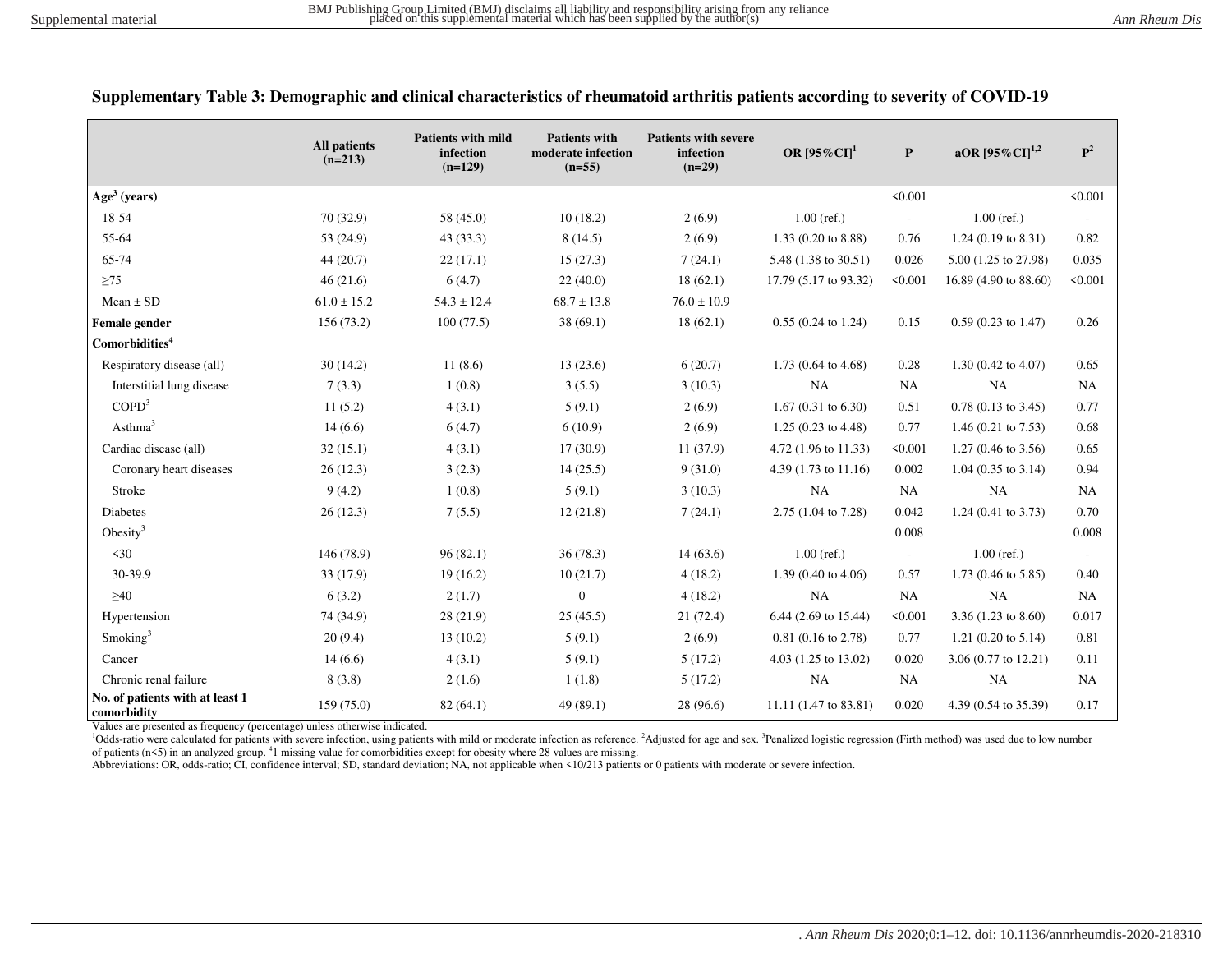## **Supplementary Table 4: Treatments of rheumatoid arthritis patients according to severity of COVID-19**

|                                                   | All patients<br>$(n=213)$ | <b>Patients with</b><br>mild infection<br>$(n=129)$ | <b>Patients with</b><br>moderate infection<br>$(n=55)$ | <b>Patients with severe</b><br>infection<br>$(n=29)$ | OR $[95\%$ CI] <sup>1</sup>    | $\mathbf{P}$ | aOR $[95\%CI]^{1,2}$           | $\mathbf{P}^2$ |
|---------------------------------------------------|---------------------------|-----------------------------------------------------|--------------------------------------------------------|------------------------------------------------------|--------------------------------|--------------|--------------------------------|----------------|
|                                                   |                           |                                                     |                                                        |                                                      |                                |              |                                |                |
| Corticosteroid                                    | 72 (34.0)                 | 31(24.0)                                            | 23(41.8)                                               | 18(64.3)                                             | 4.33 (1.88 to 9.99)            | 50.001       | $2.57(1.01 \text{ to } 6.52)$  | 0.047          |
| Daily prednisone doses $\geq 10$ mg or equivalent | 13(18.1)                  | 3(9.7)                                              | 3(13.0)                                                | 7(38.9)                                              | $5.09(1.43 \text{ to } 18.17)$ | 0.012        | $4.10(0.99)$ to $16.96$ )      | 0.051          |
| NSAIDS <sup>4</sup>                               | 22(10.4)                  | 19(14.7)                                            | 3(5.5)                                                 | $\theta$                                             | NA                             | <b>NA</b>    | <b>NA</b>                      | <b>NA</b>      |
| Hydroxychloroquine <sup>4</sup>                   | 10(4.7)                   | 5(3.9)                                              | 3(5.5)                                                 | 2(7.1)                                               | $1.96(0.36 \text{ to } 7.59)$  | 0.39         | 5.13 (0.77 to 29.07)           | 0.079          |
| Methotrexate                                      | 131(61.8)                 | 86 (66.7)                                           | 31(56.4)                                               | 14(50.0)                                             | $0.57(0.26 \text{ to } 1.27)$  | 0.17         | $0.49(0.20 \text{ to } 1.20)$  | 0.12           |
| Leflunomide                                       | 18(8.5)                   | 13(10.1)                                            | 5(9.1)                                                 | $\mathbf{0}$                                         | NA                             | <b>NA</b>    | <b>NA</b>                      | <b>NA</b>      |
| Sulfasalazine                                     | 1(0.5)                    | $\mathbf{0}$                                        | 1(1.8)                                                 | $\boldsymbol{0}$                                     | NA                             | <b>NA</b>    | <b>NA</b>                      | <b>NA</b>      |
| <b>Biologics</b>                                  |                           |                                                     |                                                        |                                                      |                                |              |                                |                |
| anti-TNF <sup>4</sup>                             | 50(23.6)                  | 41(31.8)                                            | 8(14.5)                                                | 1(3.6)                                               | $0.15(0.02 \text{ to } 0.60)$  | 0.028        | $0.33(0.04 \text{ to } 1.47)$  | 0.22           |
| anti- $IL64$                                      | 17(8.0)                   | 14(10.9)                                            | 2(3.6)                                                 | 1(3.6)                                               | $0.56(0.06 \text{ to } 2.38)$  | 0.52         | $0.89(0.08 \text{ to } 4.95)$  | 0.91           |
| Rituximab <sup>4</sup>                            | 13(6.1)                   | 7(5.4)                                              | 3(5.5)                                                 | 3(10.7)                                              | $2.28(0.55 \text{ to } 7.61)$  | 0.22         | $5.97(1.18 \text{ to } 27.63)$ | 0.027          |
| Abatacept <sup>4</sup>                            | 16(7.5)                   | 9(7.0)                                              | 6(10.9)                                                | 1(3.6)                                               | $0.60$ (0.06 to 2.56)          | 0.57         | $0.45(0.04 \text{ to } 2.45)$  | 0.43           |
| JAK inhibitor <sup>4</sup>                        | 17(8.0)                   | 9(7.0)                                              | 4(7.3)                                                 | 4(14.3)                                              | $2.33(0.67 \text{ to } 6.95)$  | 0.16         | $2.79(0.68 \text{ to } 10.39)$ | 0.14           |
| Other biologic                                    | 2(0.9)                    | 2(1.6)                                              | $\boldsymbol{0}$                                       | $\mathbf{0}$                                         | NA                             | <b>NA</b>    | <b>NA</b>                      | <b>NA</b>      |

Values are presented as frequency (percentage).

<sup>1</sup> Odds-ratio were calculated for patients with severe infection, using patients with mild or moderate infection as reference. <sup>2</sup>Adjusted for age and sex. <sup>3</sup>1 missing value. <sup>4</sup> Penalized logistic regression (Firth meth due to low number of patients  $(n\leq 5)$  in an analyzed group.

Abbreviations: OR, odds-ratio; CI, confidence interval; NA, not applicable when <10/213 patients or 0 patients with moderate or severe infection.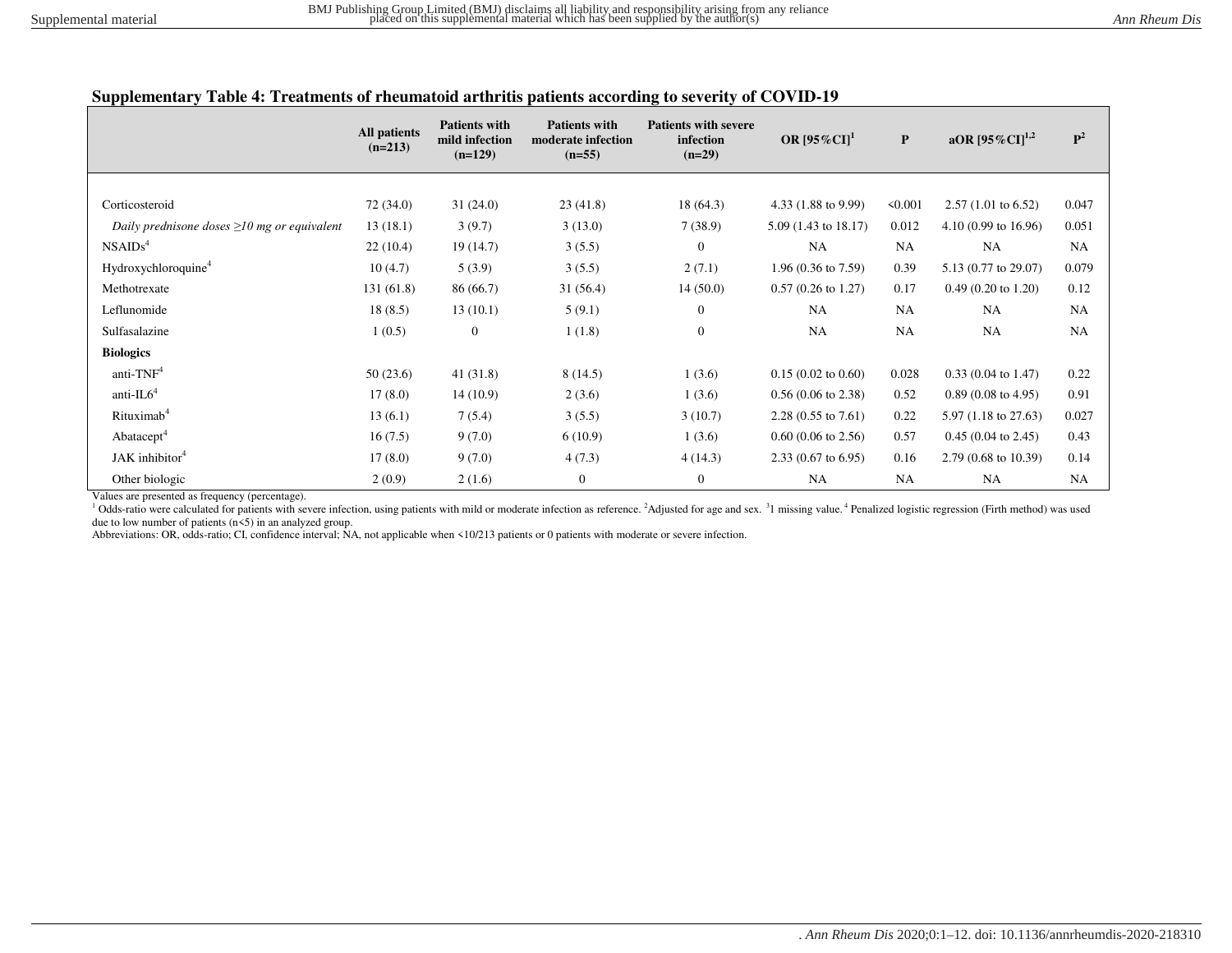|                                             | <b>Outpatients</b><br>$(n=438)$ | <b>Inpatients</b><br>$(n=256)$ | OR $[95\%CI]$ <sup>1</sup>     | $\mathbf{P}$             | aOR $[95\%$ CI] <sup>1,2</sup> | $\mathbf{P}^2$           |
|---------------------------------------------|---------------------------------|--------------------------------|--------------------------------|--------------------------|--------------------------------|--------------------------|
| Age (years)                                 |                                 |                                |                                | < 0.001                  |                                | < 0.001                  |
| 18-54                                       | 268(61.2)                       | 68 (26.6)                      | $1.00$ (ref.)                  |                          | $1.00$ (ref.)                  |                          |
| 55-64                                       | 95(21.7)                        | 43(16.8)                       | 1.78 (1.14 to 279)             | 0.011                    | 1.80 (1.14 to 2.82)            | 0.011                    |
| 65-74                                       | 52(11.9)                        | 55(21.5)                       | 4.17 $(2.62 \text{ to } 6.62)$ | < 0.001                  | 4.06 $(2.55 \text{ to } 6.47)$ | < 0.001                  |
| $\geq$ 75                                   | 23(5.3)                         | 90(35.2)                       | 15.42 (9.08 to 26.19)          | < 0.001                  | 15.51 (9.11 to 26.40)          | < 0.001                  |
| $Mean \pm SD$                               | $50.6 \pm 13.9$                 | $65.4 \pm 16.1$                |                                |                          |                                |                          |
| Female gender                               | 309 (70.6)                      | 153 (59.8)                     | $0.62$ (0.45 to 0.86)          | 0.004                    | $0.63$ (0.44 to 0.90)          | 0.012                    |
| Comorbidities <sup>3</sup>                  |                                 |                                |                                |                          |                                |                          |
| Respiratory disease (all)                   | 53(12.2)                        | 46(18.0)                       | $1.58(1.03 \text{ to } 2.43)$  | 0.036                    | 1.24 $(0.76 \text{ to } 2.02)$ | 0.38                     |
| Interstitial lung disease                   | 10(2.3)                         | 16(6.3)                        | 2.84 (1.27 to 6.36)            | 0.011                    | $2.36(0.92 \text{ to } 6.06)$  | 0.075                    |
| <b>COPD</b>                                 | 14(3.2)                         | 14(5.5)                        | $1.74$ (0.82 to 3.72)          | 0.15                     | $0.62$ (0.27 to 1.43)          | 0.26                     |
| Asthma                                      | 32(7.3)                         | 20(7.8)                        | $1.07(0.60 \text{ to } 1.91)$  | 0.82                     | 1.34 $(0.70 \text{ to } 2.57)$ | 0.37                     |
| Cardiac disease (all)                       | 22(5.0)                         | 63(24.6)                       | 6.14 (3.67 to 10.28)           | < 0.001                  | 2.41 (1.35 to 4.30)            | 0.003                    |
| Coronary heart diseases                     | 15(3.4)                         | 53(20.7)                       | 7.33 (4.03 to 13.31)           | < 0.001                  | 2.73 (1.40 to 5.30)            | 0.003                    |
| Stroke                                      | 7(1.6)                          | 18(7.0)                        | <b>NA</b>                      | NA                       | NA                             | NA                       |
| Diabetes                                    | 12(2.8)                         | 50(19.5)                       | 8.58 (4.47 to 16.46)           | < 0.001                  | 5.37 (2.66 to 10.85)           | < 0.001                  |
| Obesity                                     |                                 |                                |                                | 0.032                    |                                | 0.027                    |
| $30$                                        | 303 (78.7)                      | 156 (70.9)                     | $1.00$ (ref.)                  | $\overline{\phantom{a}}$ | $1.00$ (ref.)                  | $\overline{\phantom{a}}$ |
| 30-39.9                                     | 74 (19.2)                       | 52(23.6)                       | 1.37 (0.91 to 2.04)            | 0.13                     | 1.55 (0.99 to 2.44)            | 0.055                    |
| $\geq 40$                                   | 8(2.1)                          | 12(5.5)                        | NA                             | NA                       | <b>NA</b>                      | NA                       |
| Hypertension                                | 71(16.3)                        | 111(43.4)                      | 3.94 (2.76 to 5.61)            | < 0.001                  | 1.99 (1.33 to 2.98)            | < 0.001                  |
| Smoking                                     | 48(11.0)                        | 22(8.6)                        | $0.76(0.45 \text{ to } 1.29)$  | 0.31                     | $0.78$ (0.44 to 1.41)          | 0.42                     |
| Cancer                                      | 13(3.0)                         | 20(7.8)                        | 2.76 (1.35 to 5.64)            | 0.006                    | 1.56 $(0.70 \text{ to } 3.47)$ | 0.27                     |
| Chronic renal failure                       | 11(2.5)                         | 31(12.1)                       | 5.32 (2.63 to 10.79)           | < 0.001                  | 2.76 (1.26 to 6.04)            | 0.011                    |
| No. of patients with at least 1 comorbidity | 274 (62.8)                      | 218 (85.2)                     | 3.39 (2.28 to 5.04)            | < 0.001                  | $2.05(1.33 \text{ to } 3.14)$  | 0.001                    |
| <b>Disease History</b>                      |                                 |                                |                                | < 0.001                  |                                | < 0.001                  |
| Chronic inflammatory arthritis              | 325 (74.2)                      | 139(54.3)                      | $1.00$ (ref.)                  |                          | $1.00$ (ref.)                  |                          |
| Auto-inflammatory diseases                  | 5(1.14)                         | 7(2.7)                         | NA                             | NA                       | NA                             | $\rm NA$                 |
| Vasculitis                                  | 21(4.8)                         | 44 (17.2)                      | 4.90 (2.81 to 8.54)            | < 0.001                  | 2.61 (1.40 to 4.87)            | 0.003                    |
| Systemic auto-immune diseases               | 73(16.7)                        | 49 (19.1)                      | $1.57$ (1.04 to 2.37)          | 0.032                    | 2.06 (1.29 to 3.29)            | 0.003                    |

#### **Supplementary Table 5: Demographic and clinical characteristics according to hospitalization status**

Values are presented as frequency (percentage) unless otherwise indicated.

<sup>1</sup>Odds-ratio were calculated for inpatients, using outpatients as reference. <sup>2</sup>Adjusted for age and sex. <sup>32</sup> missing values for comorbidities except for obesity where 89 values are missing. Abbreviations: OR, odds-ratio; CI, confidence interval; SD, standard deviation; NA, not applicable when <10/438 patients.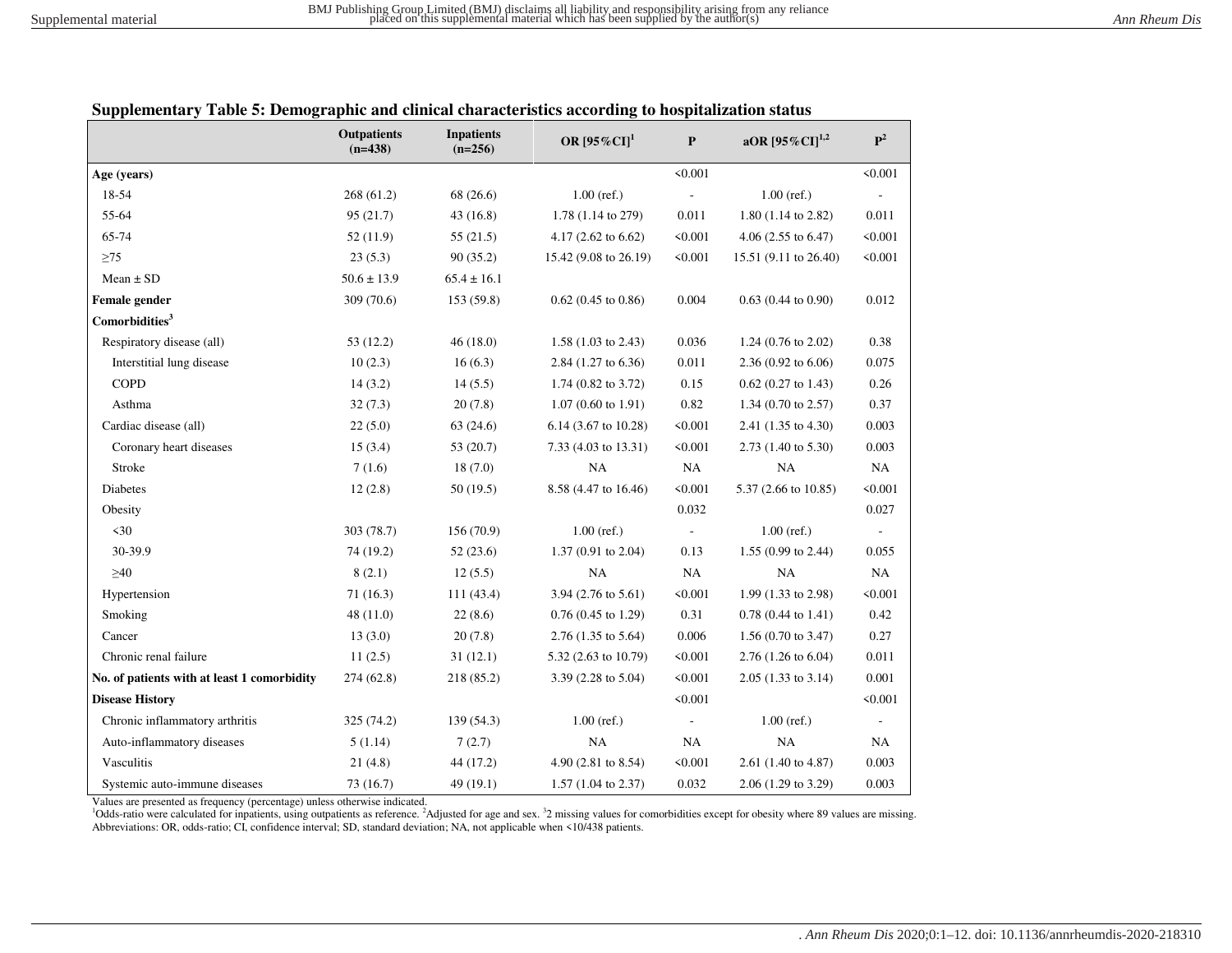# **Supplementary Table 6: Rheumatic and inflammatory disease treatments according to hospitalization status**

|                                                                     | Outpatient<br>$(n=438)$ | <b>Inpatient</b><br>$(n=256)$ | OR $[95\%$ CI] <sup>1</sup>    | $\mathbf{P}$ | aOR $[95\%$ CI] <sup>1,2</sup>  | $\mathbf{P}^2$ |
|---------------------------------------------------------------------|-------------------------|-------------------------------|--------------------------------|--------------|---------------------------------|----------------|
| <b>Rheumatic or inflammatory disease</b><br>treatments <sup>3</sup> |                         |                               |                                |              |                                 |                |
| Corticosteroid                                                      | 88 (20.1)               | 127(50.0)                     | 3.98 (2.83 to 5.58)            | < 0.001      | $2.76(1.90 \text{ to } 4.02)$   | < 0.001        |
| Daily prednisone doses $\geq 10$ mg or equivalent                   | 28(31.8)                | 45(36.0)                      | 1.21 $(0.68 \text{ to } 2.15)$ | 0.53         | $1.01$ (0.53 to 1.92)           | 0.99           |
| <b>NSAIDs</b>                                                       | 61(13.9)                | 12(4.7)                       | $0.31(0.16 \text{ to } 0.58)$  | < 0.001      | $0.45(0.23 \text{ to } 0.89)$   | 0.021          |
| Colchicine                                                          | 12(2.7)                 | 12(4.7)                       | $1.76(0.78 \text{ to } 3.98)$  | 0.17         | 4.13 $(1.59 \text{ to } 10.74)$ | 0.004          |
| hydroxychloroquine                                                  | 40(9.1)                 | 17(6.7)                       | $0.71(0.40 \text{ to } 1.29)$  | 0.26         | $1.17(0.60 \text{ to } 2.28)$   | 0.65           |
| Methotrexate                                                        | 164(37.4)               | 88 (34.6)                     | $0.89(0.64 \text{ to } 1.22)$  | 0.46         | $0.71(0.50 \text{ to } 1.02)$   | 0.066          |
| Leflunomide                                                         | 19(4.3)                 | 8(3.1)                        | $0.72(0.31)$ to 1.66)          | 0.44         | $0.94$ $(0.38$ to $2.29)$       | 0.89           |
| Sulfasalazine                                                       | 5(1.1)                  | 4(1.6)                        | NA                             | NA           | NA                              | NA             |
| Mycophenolate Mofetil / mycophenolic acid                           | 9(2.1)                  | 7(2.8)                        | 1.35 (0.50 to 3.67)            | 0.56         | 3.22 (1.09 to 9.57)             | 0.035          |
| Azathioprine                                                        | 5(1.1)                  | 4(1.6)                        | NA                             | NA           | NA                              | NA             |
| IgIV                                                                | 3(0.7)                  | 4(1.6)                        | NA                             | NA           | NA                              | NA             |
| <b>Biologics</b>                                                    |                         |                               |                                |              |                                 |                |
| anti-TNF                                                            | 170(38.8)               | 32(12.6)                      | $0.23$ (0.15 to 0.35)          | < 0.001      | $0.35(0.22 \text{ to } 0.55)$   | < 0.001        |
| anti-IL6                                                            | 19(4.3)                 | 7(2.8)                        | $0.63$ (0.26 to 1.51)          | 0.30         | $0.56(0.21 \text{ to } 1.49)$   | 0.24           |
| Rituximab                                                           | 16(3.7)                 | 18(7.1)                       | $2.01(1.01)$ to $4.02$ )       | 0.048        | 1.95 (0.90 to 4.23)             | 0.091          |
| anti-IL17a                                                          | 19(4.3)                 | 8(3.1)                        | $0.72(0.31)$ to 1.66)          | 0.44         | 1.45 $(0.60 \text{ to } 3.53)$  | 0.41           |
| anti-IL1                                                            | 3(0.7)                  | 5(2.0)                        | NA                             | NA           | NA                              | NA             |
| anti-IL4/IL13                                                       | 1(0.2)                  | 0(0.0)                        | NA                             | NA           | NA                              | NA             |
| abatacept                                                           | 10(2.3)                 | 8(3.1)                        | 1.39 (0.54 to 3.57)            | 0.49         | 1.24 (0.43 to $3.60$ )          | 0.69           |
| <b>JAK</b> inhibitor                                                | 13(3.0)                 | 8(3.1)                        | $1.06(0.44 \text{ to } 2.60)$  | 0.89         | $0.94$ $(0.35$ to $2.53)$       | 0.91           |
| Other biologic                                                      | 11(2.5)                 | 5(2.0)                        | $0.78$ $(0.27$ to $2.27)$      | 0.65         | $0.89(0.28 \text{ to } 2.81)$   | 0.84           |

Values are presented as frequency (percentage).

<sup>1</sup>Odds-ratio were calculated for inpatients, using outpatients as reference. <sup>2</sup>Adjusted for age and sex.<sup>3</sup>2 missing values.

Abbreviations: OR, odds-ratio; CI, confidence interval; NA, not applicable when <10/438 patients.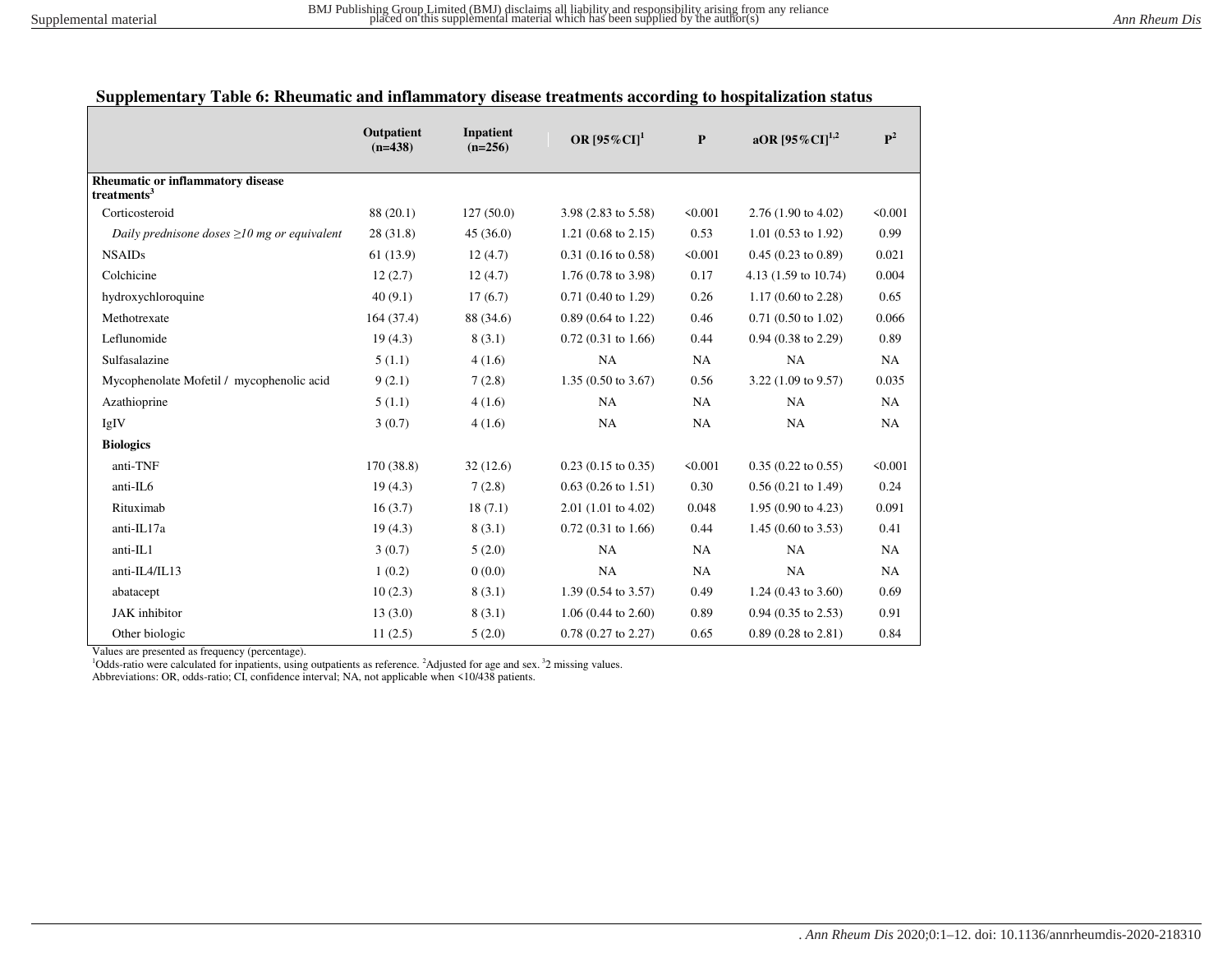### **Supplementary Table 7: Multivariable analyses for hospitalization status**

|                                |         | Imputed analysis <sup>1</sup> ( $n=694$ ) |           |                          | Available case analysis (n=601) |                          |
|--------------------------------|---------|-------------------------------------------|-----------|--------------------------|---------------------------------|--------------------------|
| <b>Variable</b>                | n/N     | <b>OR [95%CI]</b>                         | ${\bf P}$ | n/N                      | <b>OR [95%CI]</b>               | ${\bf P}$                |
| Age                            | 256/694 | $1.05(1.04 \text{ to } 1.07)$             | < 0.001   | 218/601                  | $1.05(1.04 \text{ to } 1.06)$   | < 0.001                  |
| Female gender                  | 153/462 | $0.65(0.43 \text{ to } 0.99)$             | 0.046     | 129/365                  | $0.62(0.41 \text{ to } 0.93)$   | 0.21                     |
| <b>Diabetes</b>                | 50/62   | 4.33 $(2.07 \text{ to } 9.07)$            | < 0.001   | 44/55                    | 4.39 $(2.08 \text{ to } 9.27)$  | < 0.001                  |
| BMI                            | 256/694 | $1.06(1.02 \text{ to } 1.10)$             | 0.002     | 218/601                  | $1.06(1.02 \text{ to } 1.09)$   | 0.003                    |
| <b>Disease History</b>         |         |                                           | 0.039     |                          |                                 | $\overline{\phantom{a}}$ |
| Chronic inflammatory arthritis | 139/464 | $1.00$ (ref.)                             |           | $\overline{\phantom{a}}$ |                                 | $\overline{\phantom{a}}$ |
| Auto-inflammatory diseases     | 7/12    | $6.37(1.45 \text{ to } 28.05)$            | 0.014     |                          |                                 |                          |
| Vasculitis                     | 44/65   | $1.60(0.76 \text{ to } 3.31)$             | 0.21      |                          |                                 |                          |
| Systemic auto-immune diseases  | 49/122  | $1.51$ (0.87 to 2.62)                     | 0.15      | $\overline{\phantom{a}}$ | $\overline{\phantom{a}}$        |                          |
| <b>Corticosteroids</b>         | 128/216 | $1.94$ (1.24 to 3.05)                     | 0.004     | 108/188                  | $2.25(1.47 \text{ to } 3.45)$   | < 0.001                  |
| Colchicine                     | 12/24   | $3.34(1.14 \text{ to } 9.79)$             | 0.028     | 12/22                    | 3.87 $(1.39 \text{ to } 10.75)$ | 0.009                    |
| <b>Anti-TNF</b>                | 32/202  | $0.55(0.32 \text{ to } 0.95)$             | 0.031     | 28/175                   | $0.47(0.28 \text{ to } 0.78)$   | 0.003                    |

Odds-ratio were calculated using multivariable penalized logistic regression models (Firth method), using a forward selection method, with patients with mild or moderate infection as reference. Only variables selected by the model are presented. Full model included age, sex, cardiac disease, diabetes, BMI, hypertension, chronic renal failure, disease history, corticosteroids, NSAIDs, colchicine, Mycophenolate Mofetil / mycophenolic acid and anti-TNF.

n / N indicates the number of events / number of cases.

<sup>1</sup>Odds-ratio and p-value were calculated after multiple imputations (m=10) to handle missing data.

Abbreviations: OR, odds-ratio; CI, confidence interval; BMI, body mass index.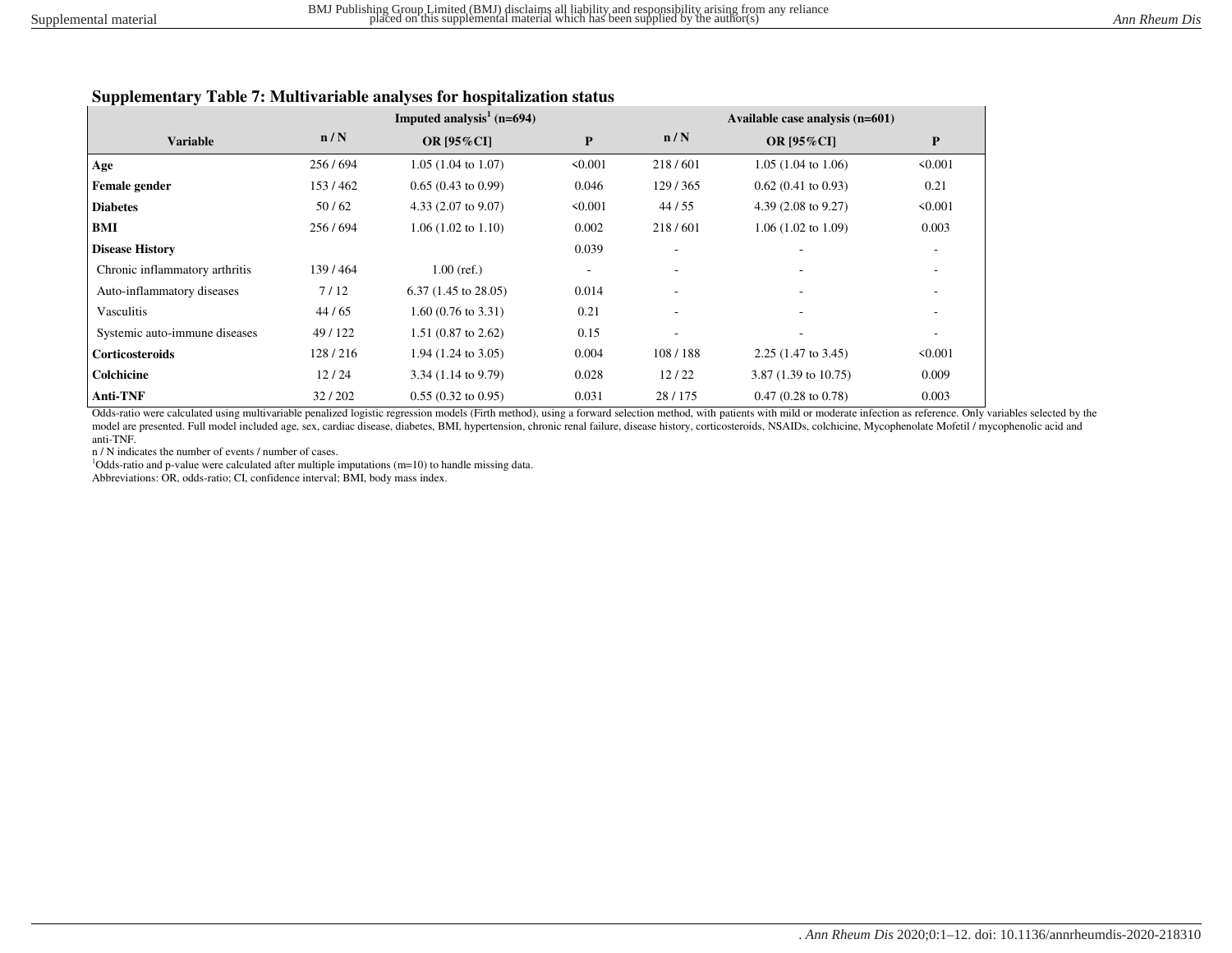#### **Supplementary Table 8: Differences in predefined confounders factors between cases and controls before and after propensity score matching**

|                 |                                                                               | <b>Before matching</b>                              |           | After matching                                                                |                                                     |           |  |  |
|-----------------|-------------------------------------------------------------------------------|-----------------------------------------------------|-----------|-------------------------------------------------------------------------------|-----------------------------------------------------|-----------|--|--|
|                 | <b>Cases from</b><br><b>French RMD</b><br><b>COVID-19 cohort</b><br>$(n=218)$ | <b>Controls from</b><br><b>LICORNE</b><br>$(n=280)$ | $ASD(\%)$ | <b>Cases from</b><br><b>French RMD</b><br><b>COVID-19 cohort</b><br>$(n=175)$ | <b>Controls from</b><br><b>LICORNE</b><br>$(n=175)$ | $ASD(\%)$ |  |  |
| Age             | $65.0 \pm 16.4$                                                               | $62.9 \pm 15.0$                                     | 13.2      | $64.1 \pm 16.2$                                                               | $64.6 \pm 15.3$                                     | 3.3       |  |  |
| Sex (Male)      | 89 (40.8)                                                                     | 194(69.3)                                           | 59.7      | 89 (50.9)                                                                     | 93(53.1)                                            | 4.6       |  |  |
| BMI             | $27.5 \pm 6.3$                                                                | $29.2 \pm 6.7$                                      | 26.0      | $28.1 \pm 6.6$                                                                | $28.3 \pm 6.3$                                      | 3.2       |  |  |
| Cardiac disease | 57(26.1)                                                                      | 66(23.6)                                            | 6.0       | 44(25.1)                                                                      | 43(24.6)                                            | 1.3       |  |  |
| <b>Diabetes</b> | 45(20.6)                                                                      | 79 (28.2)                                           | 17.7      | 42(24.0)                                                                      | 40(22.9)                                            | 2.7       |  |  |
| Hypertension    | 97(44.5)                                                                      | 141(50.4)                                           | 11.8      | 80(45.7)                                                                      | 79(45.1)                                            | 1.2       |  |  |
| Renal failure   | 27(12.4)                                                                      | 26(9.3)                                             | 10.0      | 19(10.9)                                                                      | 18(10.3)                                            | 1.9       |  |  |

Values are presented as mean ± standard deviation or frequency (percentage).

Abbreviations: ASD, absolute standardized difference; BMI, body mass index.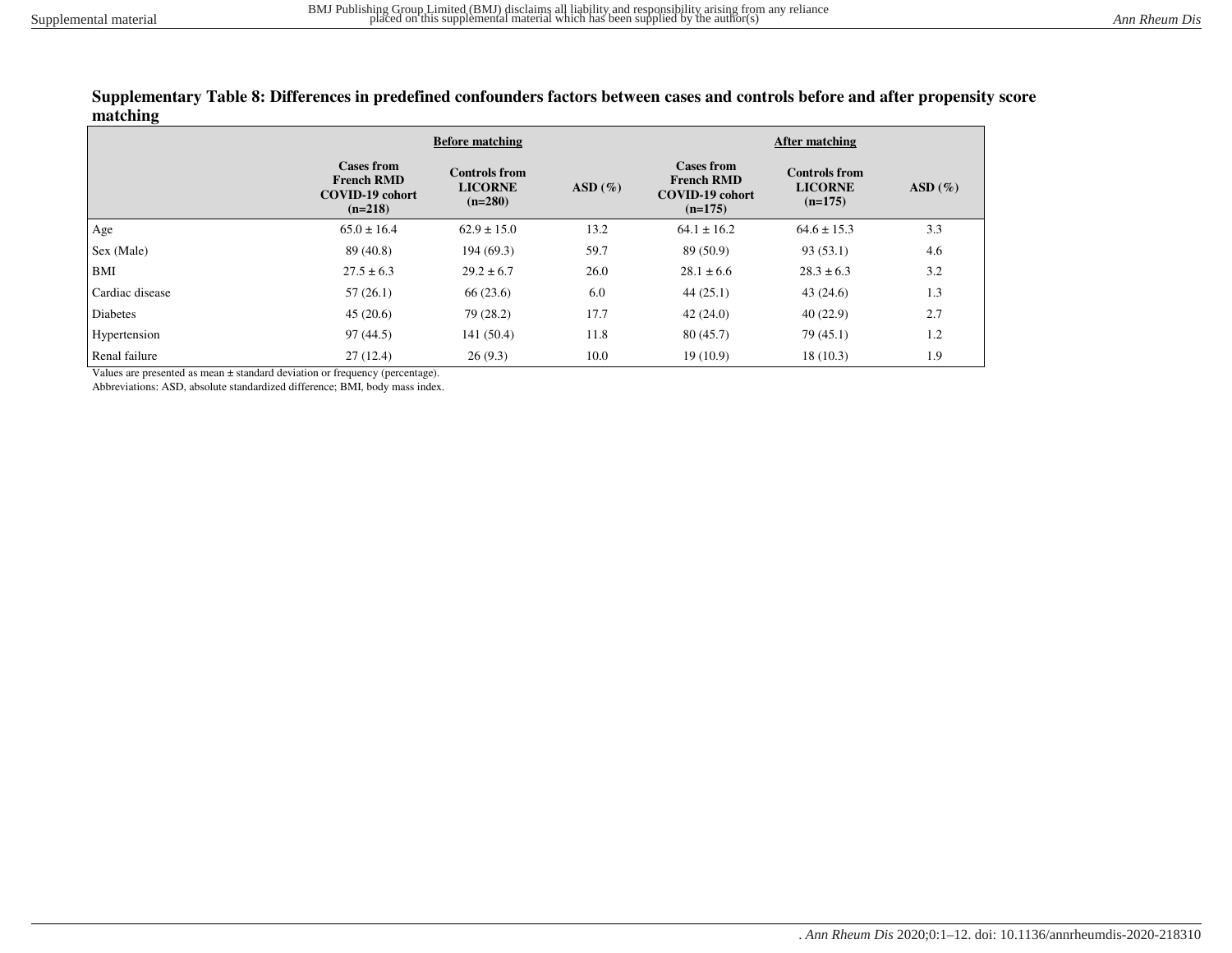## **Supplementary Table 9. Summary of deaths during study**

| <b>Patient Number</b><br>Age/Gender | <b>Type of</b><br>inflammatory RMD                | <b>Comorbidities</b>                                                                            | Concomitant<br>corticosteroids | <b>DMARDs</b>                         | COVID-19<br>Pulmonary<br>complication | COVID-19<br>treatment                         |
|-------------------------------------|---------------------------------------------------|-------------------------------------------------------------------------------------------------|--------------------------------|---------------------------------------|---------------------------------------|-----------------------------------------------|
| $\mathcal{I}$<br>34/M               | Behçet disease                                    | <b>Diabetes</b><br>Hypertension<br>Obesity (BMI=43)                                             | none                           | Colchicine                            | Yes                                   | <b>HCQ</b><br>Corticosteroids<br>Anti-IL6     |
| $\overline{c}$<br>37/M              | Systemic Sclerosis                                | Cardiac disease<br>Hypertension<br><b>ILD</b><br>Stroke                                         | 10 mg/day                      | Mycophenolate<br>Mofetil<br>Rituximab | Yes                                   | none                                          |
| $\mathfrak{Z}$<br>50/M              | <b>Rheumatoid Arthritis</b>                       | Cancer                                                                                          | 4 mg/day                       | Methotrexate<br>Rituximab             | Yes                                   | Azithromycin                                  |
| $\overline{4}$<br>57/M              | Recurrent periodic<br>fever and AA<br>amyloidosis | Hypertension<br>Renal insufficiency                                                             | none                           | Colchicine<br>Anakinra                | Yes                                   | none                                          |
| 5<br>58/M                           | Inflammatory<br>Myopathy                          | Smoker                                                                                          | $10$ mg/day                    | none                                  | Yes                                   | Lopinavir<br>Ritonavir                        |
| 6<br>61/F                           | Sarcoidosis                                       | Cardiac disease<br><b>COPD</b><br><b>Diabetes</b><br>Hypertension<br>Obesity (BMI=38)<br>Smoker | 7.5 mg/day                     | Methotrexate<br>Infliximab            | Yes                                   | Lopinavir<br>Ritonavir                        |
| $\overline{7}$<br>62/M              | Spondyloarthritis                                 | Renal insufficiency                                                                             |                                | Adalimumab                            | Yes                                   | none                                          |
| $\boldsymbol{8}$<br>63/F            | Systemic Lupus<br>Erythematosus                   | <b>Diabetes</b><br>Hypertension<br>Obesity (BMI=33)                                             | $15 \text{ mg/day}$            | <b>HCQ</b>                            | Yes                                   | none                                          |
| 9<br>63/F                           | Systemic Lupus<br>Erythematosus                   | Hypertension<br>Renal insufficiency                                                             | 5 mg/day                       | Mycophenolate<br>Mofetil              | Yes                                   | none                                          |
| 10<br>64/F                          | <b>Rheumatoid Arthritis</b>                       | <b>Diabetes</b><br>Hypertension<br><b>PID</b>                                                   | 5 mg/day                       | <b>HCQ</b><br>Rituximab               | Yes                                   | Azithromycin<br><b>HCQ</b><br>Corticosteroids |
| $\overline{11}$<br>66/M             | Psoriatic arthritis                               | Asthma                                                                                          |                                | Adalimumab                            | Yes                                   | none                                          |
| 12<br>67/F                          | <b>Rheumatoid Arthritis</b>                       | Cancer<br>Hypertension<br>Smoker                                                                | 75 mg/day                      | none                                  | Yes                                   | none                                          |
| 13<br>68/M                          | <b>ANCA</b> vasculitis                            | Renal insufficiency                                                                             | 5 mg/day                       | Rituximab                             | Yes                                   | none                                          |
| 14<br>69/M                          | <b>ANCA</b> vasculitis                            | Renal insufficiency                                                                             | none                           | Azathioprine                          | Yes                                   | none                                          |
| 15<br>69/F                          | <b>UCTD</b>                                       | none                                                                                            | none                           | Methotrexate                          | Yes                                   | none                                          |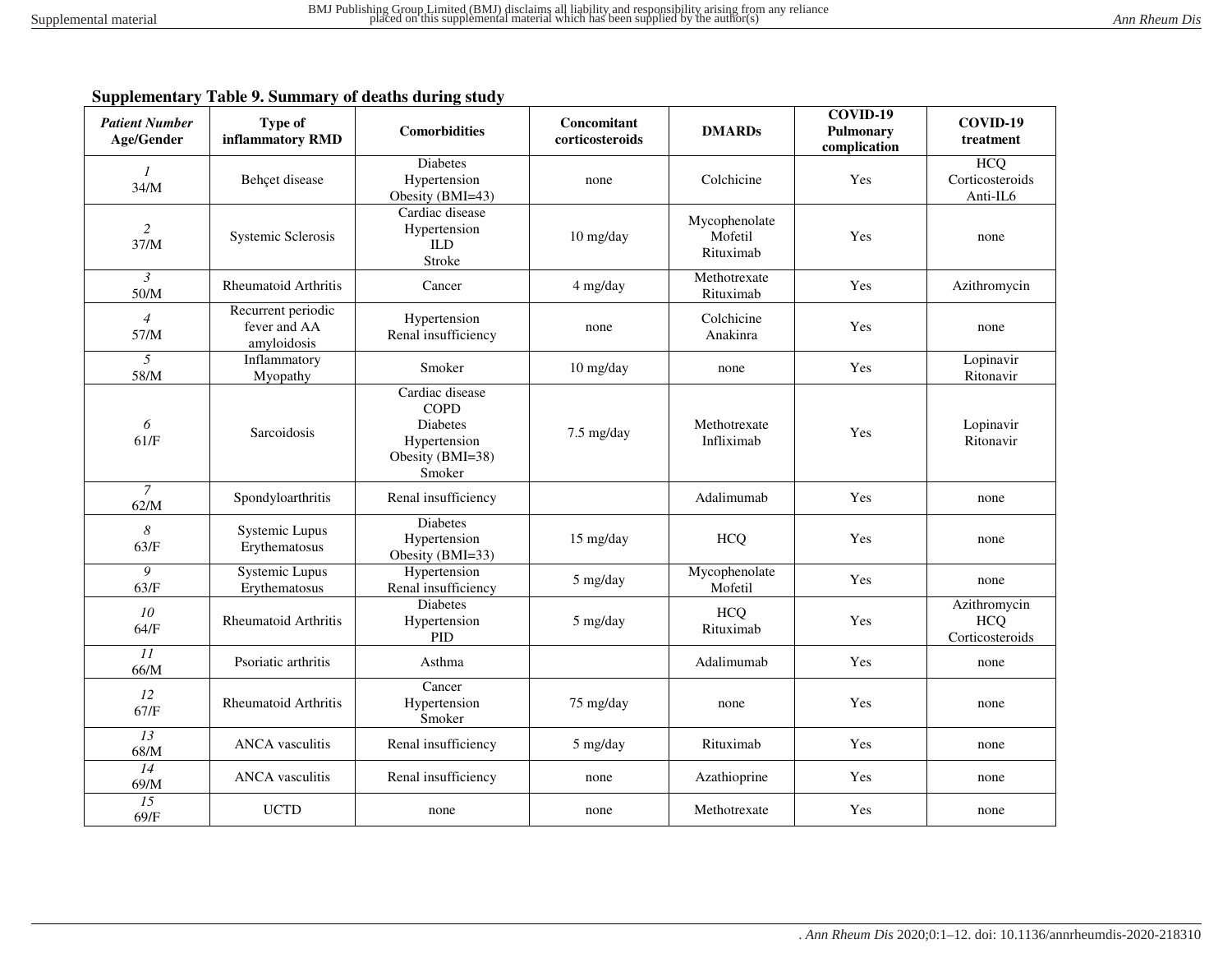| 16<br>$70/M$            | Systemic Sclerosis           | Cardiac disease<br><b>PID</b><br>Stroke                                   | none                              | <b>Bosentan</b>            | Yes            | none                                          |
|-------------------------|------------------------------|---------------------------------------------------------------------------|-----------------------------------|----------------------------|----------------|-----------------------------------------------|
| $\overline{17}$<br>72/M | Polymyalgia<br>rheumatica    | Diabetes                                                                  | 10 mg/day                         | none                       | Yes            | none                                          |
| ${\it 18}$<br>75/M      | <b>ANCA</b> vasculitis       | Cancer<br><b>COPD</b><br>Hypertension                                     | 30 mg/day                         | Rituximab                  | N <sub>o</sub> | Azithromycin<br><b>HCQ</b><br>Corticosteroids |
| 19<br>75/F              | Auto-inflammatory<br>disease | Cardiac disease<br><b>COPD</b>                                            | 3 mg/day                          | Lenalidomide<br>Bortezomib | Yes            | Lopinavir<br>Ritonavir                        |
| 20<br>75/M              | Sjögren syndrome             | Cardiac disease<br><b>Diabetes</b><br>Hypertension<br>Renal insufficiency | none                              | none                       | Yes            | none                                          |
| 21<br>76/F              | Inflammatory<br>Myopathy     | Cardiac disease<br>Hypertension<br>Obesity (BMI=30)                       | 10 mg/day                         | Immunoglobulin             | Yes            | none                                          |
| 22<br>77/F              | <b>Rheumatoid Arthritis</b>  | Cardiac disease<br>Hypertension                                           | $7.5 \text{ mg/day}$              | none                       | N <sub>0</sub> | Corticosteroids                               |
| 23<br>78/M              | <b>ANCA</b> vasculitis       | none                                                                      | $50 \frac{\text{mg}}{\text{day}}$ | Rituximab                  | Yes            | none                                          |
| 24<br>78/F              | <b>Rheumatoid Arthritis</b>  | Hypertension<br>Renal insufficiency                                       | $2.5$ mg/day                      | Methotrexate               | Yes            | none                                          |
| 25<br>78/M              | <b>Rheumatoid Arthritis</b>  | Cancer<br>Obesity (BMI=31)                                                | 5 mg/day                          | Methotrexate<br>Abatacept  | Yes            | none                                          |
| 26<br>$78/M$            | <b>MCTD</b>                  | Hypertension<br>Obesity (BMI=34)<br><b>PID</b>                            | 10 mg/day                         | Cyclophosphamide           | Yes            | none                                          |
| $\overline{27}$<br>80/F | <b>Rheumatoid Arthritis</b>  | Cardiac disease                                                           | $1$ mg/day                        | Etanercept                 | N <sub>o</sub> | none                                          |
| 28<br>80/M              | Periodic fever               | <b>COPD</b><br>Cardiac disease<br>Hypertension<br>Smoker                  | none                              | Colchicine<br>Anakinra     | Yes            | none                                          |
| 29<br>80/M              | Rheumatoid Arthritis         | <b>Diabetes</b><br>Hypertension<br>Renal insufficiency                    | 5 mg/day                          | none                       | No             | Lopinavir<br>Ritonavir                        |
| 30<br>81/F              | <b>Rheumatoid Arthritis</b>  | Hypertension                                                              | 20 mg/day                         | Methotrexate               | Yes            | Corticosteroids                               |
| 31<br>81/F              | <b>Rheumatoid Arthritis</b>  | Hypertension                                                              | 3 mg/day                          |                            | Yes            | none                                          |
| $\overline{32}$<br>82/M | Psoriatic arthritis          | none                                                                      | none                              | none                       | Yes            | none                                          |
| $\overline{33}$<br>82/F | Rheumatoid Arthritis         | Hypertension                                                              | 5 mg/day                          | Methotrexate               | No             | none                                          |
| 34                      | Rheumatoid Arthritis         | Cardiac disease                                                           | 18 mg/day                         | Tofacitinib                | Yes            | none                                          |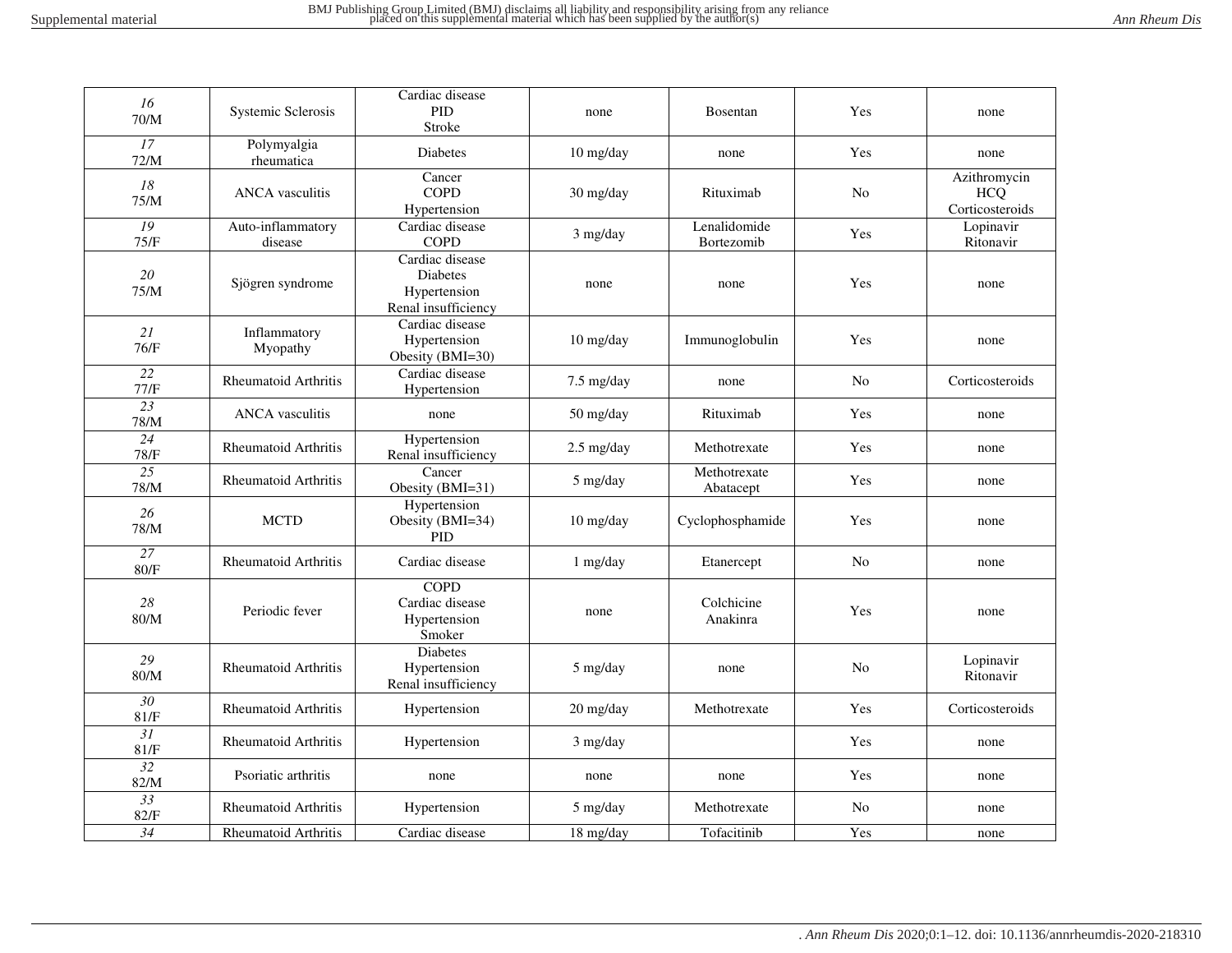| 82/F                    |                                     | Hypertension                                                                           |             |              |     |                            |
|-------------------------|-------------------------------------|----------------------------------------------------------------------------------------|-------------|--------------|-----|----------------------------|
| 35<br>82/F              | Sjögren syndrome                    | Asthma<br><b>Diabetes</b><br>Hypertension<br>Obesity (BMI=35)<br><b>ILD</b>            | 65 mg/day   | none         | Yes | none                       |
| 36<br>83/F              | Giant cell arteritis                | Cardiac disease<br>Diabetes<br>Hypertension<br>Obesity (BMI=33)<br>Renal insufficiency | 3 mg/day    | Tocilizumab  | Yes | none                       |
| 37<br>83/F              | Psoriatic arthritis                 | Cardiac disease<br><b>Diabetes</b><br>Hypertension<br>Obesity (BMI=30)                 | none        | none         | Yes | Lopinavir<br>Ritonavir     |
| $\overline{38}$<br>84/F | <b>ANCA</b> vasculitis              | Hypertension<br>Stroke                                                                 | none        | none         | Yes | none                       |
| 39<br>84/M              | Polymyalgia<br>rheumatica           | Cardiac disease<br>Hypertension                                                        | 10 mg/day   | none         | Yes | Darunavir<br>Ritonavir     |
| $40\,$<br>84/M          | <b>Adult onset Still</b><br>disease | Cancer<br>Cardiac disease<br>Renal insufficiency<br>Smoker<br>Stroke                   | none        | none         | Yes | none                       |
| 41<br>85/F              | <b>Rheumatoid Arthritis</b>         | Hypertension                                                                           | 10 mg/day   | none         | Yes | none                       |
| 42<br>85/M              | Giant cell arteritis                | <b>Diabetes</b><br>Hypertension                                                        | $10$ mg/day | none         | Yes | none                       |
| $\overline{43}$<br>85/M | Giant cell arteritis                | Hypertension<br>Obesity (BMI=37)                                                       | 4 mg/day    | Methotrexate | Yes | Azithromycin<br><b>HCQ</b> |
| 44<br>85/M              | Giant cell arteritis                | Cardiac disease<br>Hypertension                                                        | 10 mg/day   | none         | No  | none                       |
| 45<br>85/F              | Inflammatory<br>Myopathy            | Hypertension<br>Obesity (BMI=33)                                                       | 70 mg/day   | Colchicine   | Yes | <b>HCQ</b>                 |
| 46<br>86/F              | <b>Rheumatoid Arthritis</b>         | Cardiac disease<br><b>Diabetes</b><br>Hypertension<br>Obesity (BMI=31)                 | none        | none         | No  | none                       |
| 47<br>86/F              | Rheumatoid Arthritis                | <b>Diabetes</b><br>Hypertension<br>Obesity (BMI=42)<br>Renal insufficiency             | none        | Tofacitinib  | Yes | <b>HCQ</b><br>Azithromycin |
| 48<br>86/F              | <b>Rheumatoid Arthritis</b>         | <b>Diabetes</b><br>Hypertension                                                        | none        | Methotrexate | Yes | none                       |
| 49                      | ANCA vasculitis                     | Cardiac disease                                                                        | $10$ mg/day | none         | Yes | Corticosteroids            |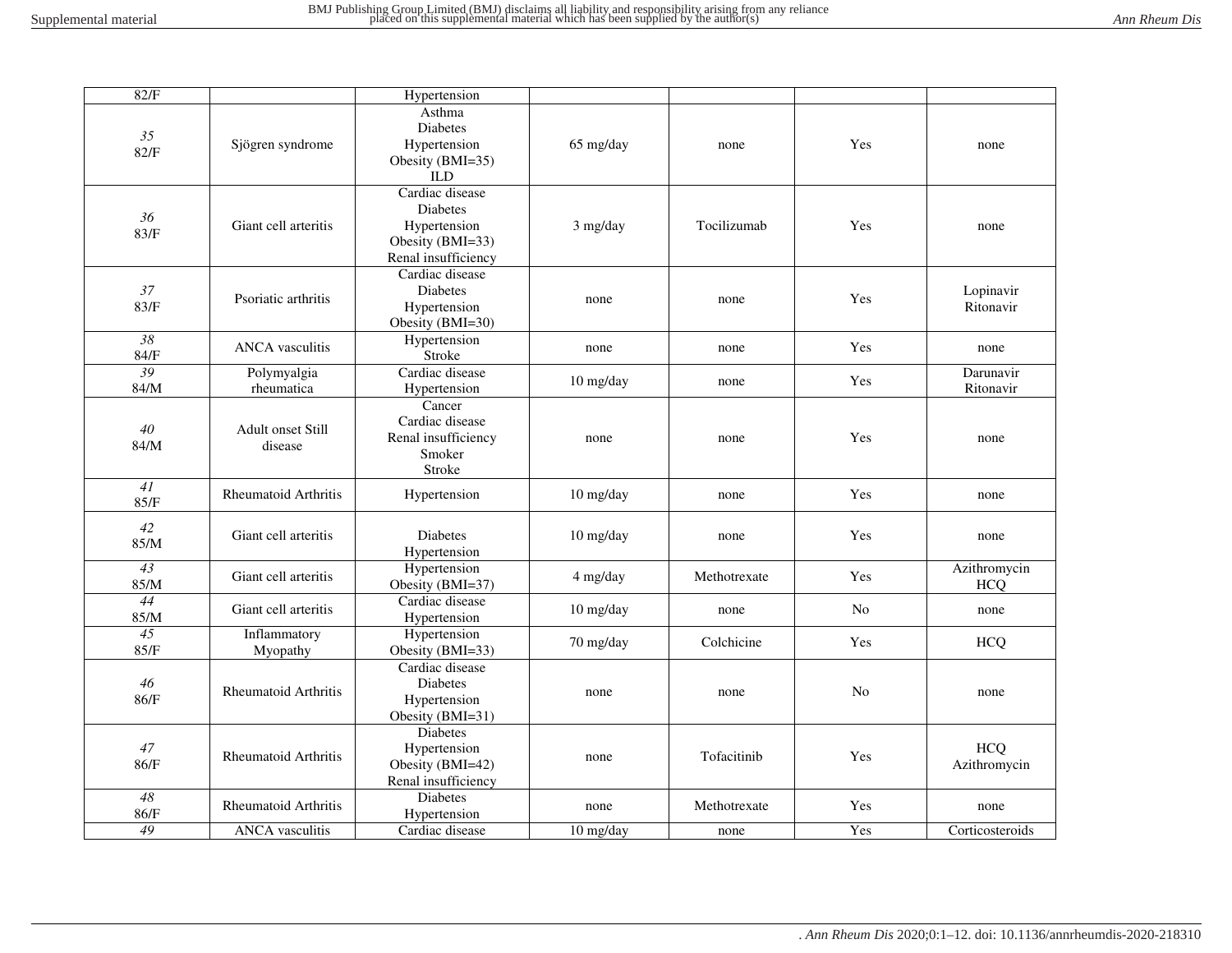| 87/F                    |                             | <b>COPD</b>                                                                        |            |              |     |                 |
|-------------------------|-----------------------------|------------------------------------------------------------------------------------|------------|--------------|-----|-----------------|
|                         |                             | Hypertension                                                                       |            |              |     |                 |
|                         |                             | Renal insufficiency                                                                |            |              |     |                 |
| 50<br>87/F              | <b>Rheumatoid Arthritis</b> | Asthma<br><b>Diabetes</b><br>Obesity (BMI=42)<br><b>ILD</b><br>Renal insufficiency | none       | Methotrexate | Yes | none            |
| 51<br>87/F              | Sarcoidosis                 | Cardiac disease<br><b>Diabetes</b><br>Obesity (BMI=45)<br>Renal insufficiency      | 7.5 mg/day | none         | Yes | <b>HCQ</b>      |
| 52<br>87/M              | <b>Rheumatoid Arthritis</b> | Cancer<br>Cardiac disease<br><b>Diabetes</b><br>Hypertension                       | 10 mg/day  | Methotrexate | Yes | Corticosteroids |
| $\overline{53}$<br>88/M | <b>ANCA</b> vasculitis      | Cardiac disease<br>Renal insufficiency                                             | 55 mg/day  | Rituximab    | Yes | Corticosteroids |
| 54<br>88/F              | <b>Rheumatoid Arthritis</b> | Cardiac disease<br>Hypertension<br>Stroke<br>Renal insufficiency                   | 75 mg/day  | none         | Yes | <b>HCQ</b>      |
| 55<br>88/F              | Giant cell arteritis        | Cardiac disease<br><b>Diabetes</b><br>Hypertension<br><b>ILD</b><br>Smoker         | none       | none         | Yes | none            |
| 56<br>89/M              | <b>Rheumatoid Arthritis</b> | Cardiac disease<br>Hypertension<br><b>ILD</b>                                      | 5 mg/day   | Methotrexate | Yes | none            |
| 57<br>95/M              | Polymyalgia<br>rheumatica   | Cardiac disease                                                                    | 7 mg/day   | none         | Yes | Corticosteroids |
| 58<br>98/F              | Polymyalgia<br>rheumatica   | Cardiac disease<br><b>COPD</b><br>Hypertension<br>Renal insufficiency              | none       | none         | Yes | none            |

HCQ, hydroxychloroquine; RMD, rheumatic musculoskeletal diseases; BMI, body mass index; COPD, chronic obstructive pulmonary disease; ILD, interstitial lung disease; UCTD, undifferentiated connective tissue diseases; MCTD, mixed connective tissue diseases.